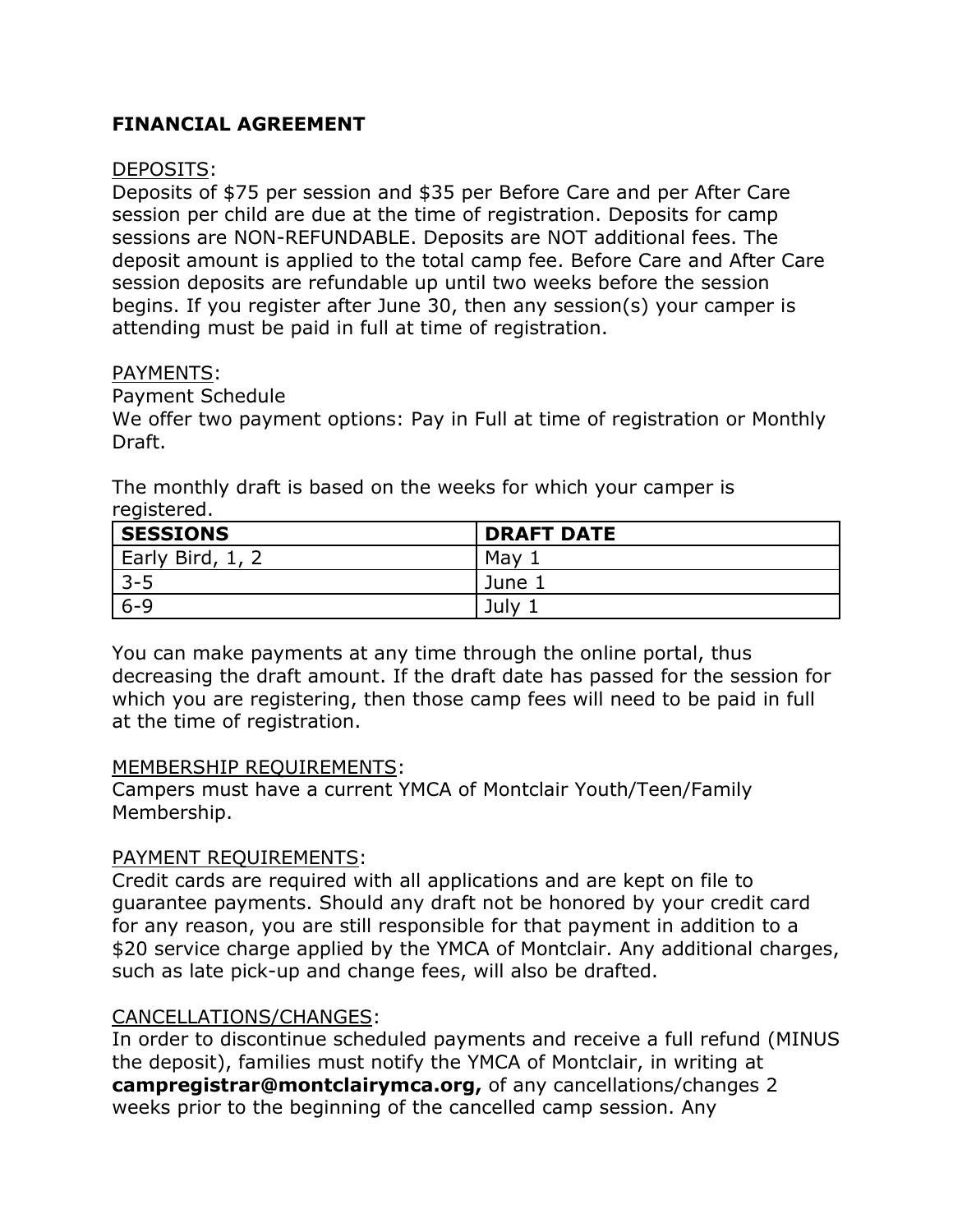cancellation/change notification later than 2 weeks prior to the beginning of the cancelled camp session will NOT be refunded. One change of session per family is allowed at no cost. Thereafter, a \$20 fee for each change requested is applied.

## ABSENCES:

When you enroll for a camp session, you are reserving the time, space, staff, and provisions (which are purchased in advance) for your camper whether s/he attends or not. Absences will not be deducted from your fee—unless in the event of a serious illness and/or family emergency where refunds or credits for fees may be issued. When a child is absent due to suspension from the program, full tuition payment is still expected. There is no make-up for missed days.

#### LATE PICK-UPS:

A Late Pick-Up fee of \$10.00 for each 10 minutes will be charged.

## PAST DUE ACCOUNTS:

Any families owing a past due balance may not continue to register their camper(s) for additional sessions until their account balance has been paid in full. The YMCA of Montclair reserves the right to remove a camper from camp if balances are not paid. Returned payments will be assessed a minimum fee of \$20.

#### PRO-RATING CAMP:

We believe that a true camp experience is a week-long experience. For this reason, we do not pro-rate camp for campers who do not attend the full week.

#### ADDITIONAL SESSIONS:

If spots are available, you may register for additional sessions up until 10:00 p.m. the Thursday before a session begins.

# **Any Billing specific questions can be emailed to Shirley Farquharson, SFarquharson@montclairymca.org**